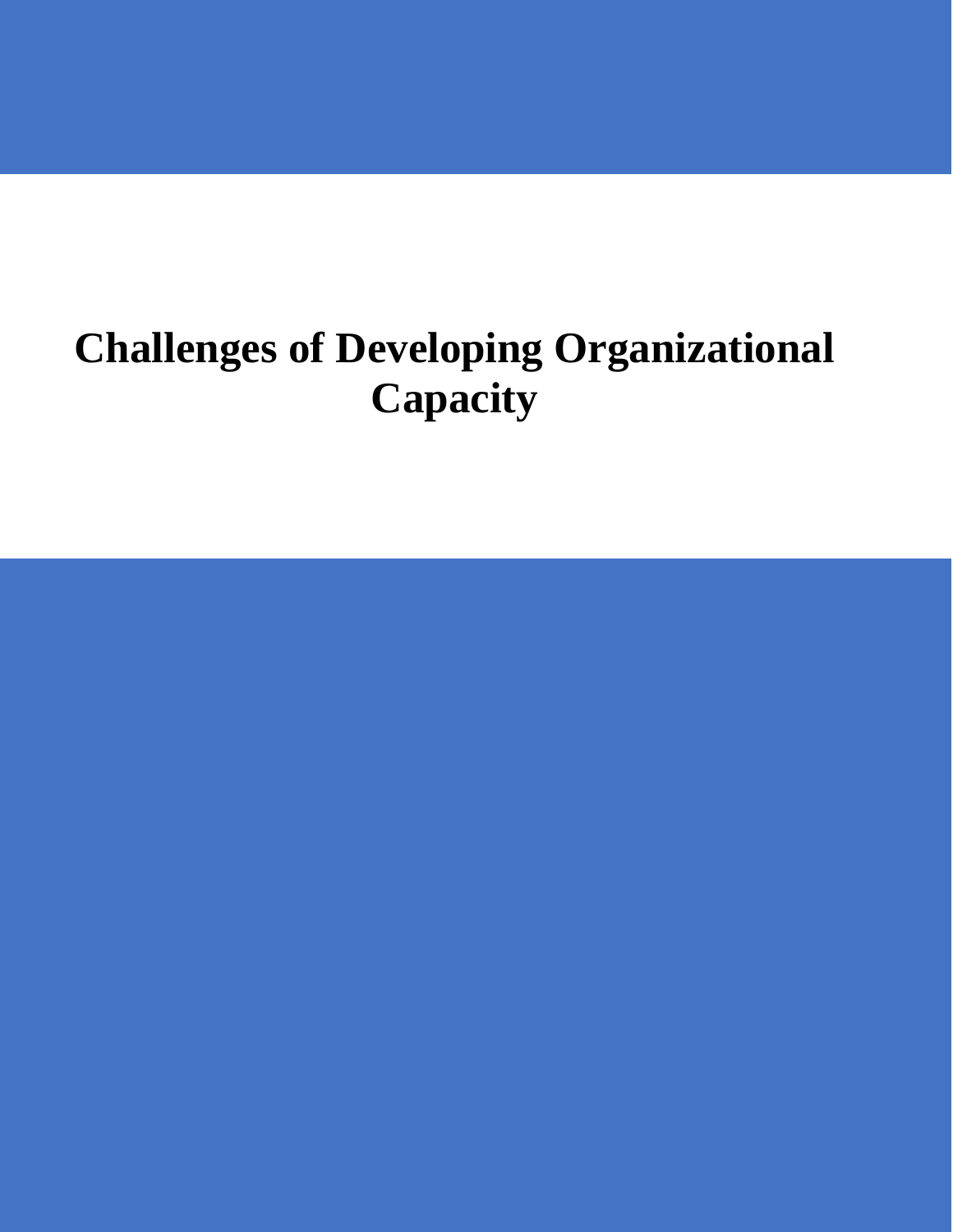# Table of Contents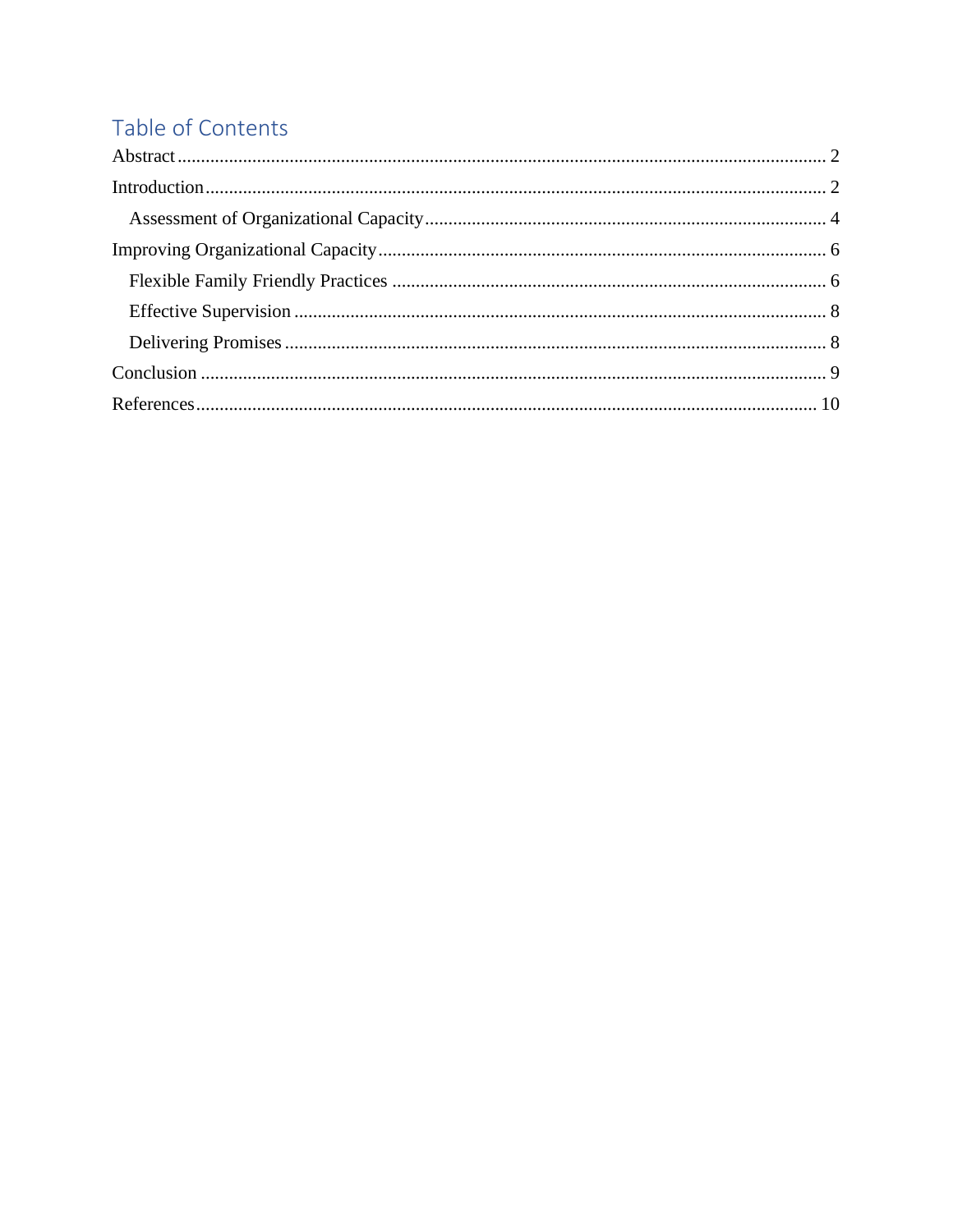# <span id="page-2-0"></span>Abstract

Capacity construction is a huge problem. For several decades, technological collaboration and different modes of capacity building have attracted significant funds. Although a few countries have done well, in other ways, donor activities have generated nothing to demonstrate in terms of sustainable country ability.

### <span id="page-2-1"></span>Introduction

Organizations go through tough times of facing challenges and critical issues as well as fruitful times of producing profits and a renowned employer image. this is all possible when organizations duly participate in making their culture and environment comfortable for the employees. This is not as easy as it sounds but requires a lot of time, strategic planning, overcoming challenges and facing hurdles. As per clear definition Organizational Capacity is "The ability of an organization to fulfill its mission through a blend of sound management, strong governance and a persistent rededication to assessing and achieving results" (Author, 2003).

When it comes to keeping up a smooth organizational capacity that has the ability to face and overcome all the modern challenges, organizations are faced with a lot of tough time. The world today demands constant progress and quick changes to adapt with the fast pace of increasing competition. This ability of an organization to adapt the recent changes to its maximum benefit will determine how far and well an organization will reach in its goals of success and longevity. While considering the factors that most evidently affect the growth of an organization the major ones include, culture, communication and consistent ways of communicating. Most of the time organizational leader and strategy developer overlook the need of maintaining a stable organizational culture. Owing to the fact that productivity is the result of work environment, this is why most organizations fail because they only focus on their goals but not on the right path to achieve them (Kate Cox, 2018).

Now when it comes to organizational capacity for public and private sectors, the definition might differ from one another. With the root meaning being the same, in both sectors the duties vary slightly. When it comes to public sectors, organizational capacity is referred as the ability of the government to bring out positive changes with the help of controlling financial, human, physical and information resources. On the other hand, in non-profit sector, organizational capacity is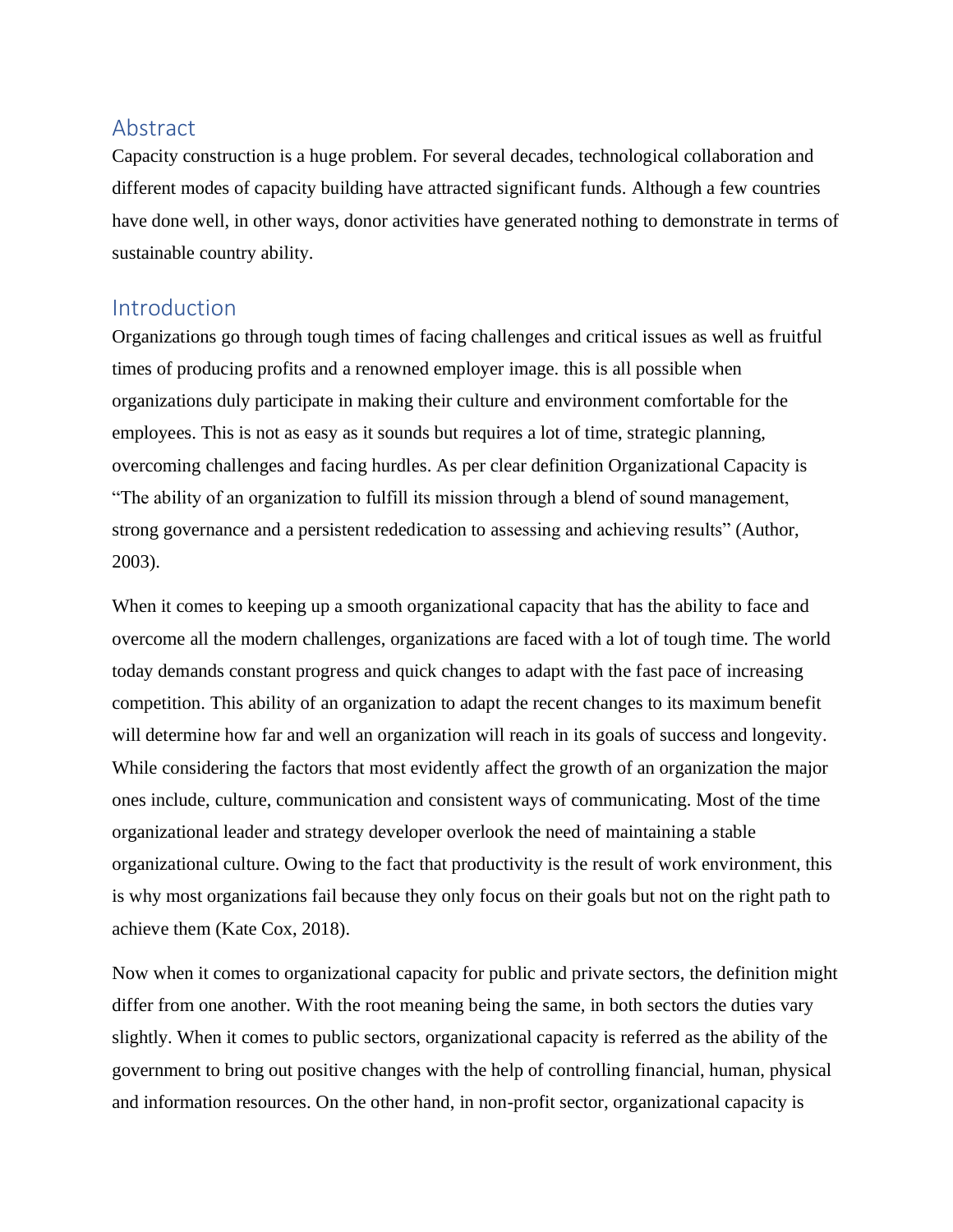defined as the set of processes, management roles and attributes which help an organization in fulfilling its mission and goals (Kate Cox, 2018).

There are several ways to deal with and classify the activities that have a direct or an indirect effect on an organizational capacity. Owing to the main drivers of an organizational capacity, they can be classified into six main components: leadership, strategy, structure/governance, skills, human capital, and accountability. Each of them has a different and equally important role in organizational capacity.

- **Culture:** it is defined as the common practices, behaviors, environments, attitudes and beliefs practiced by an organization that directly or indirectly affect the environment thus employees.
- **Communication:** this refers to transmitting the ideas, mission and core values of an organization in an effective yet consistent manner to the employees.
- **Leadership:** Leadership refers to the skill of a person i.e. higher authority to motivate and direct employees towards achieving excellence and best interests of the company.
- **Strategy:** it includes the planning and systematic approach developed by on organization in order to fulfill its long term and short-term goals.
- **Structure:** defined as the role and responsibilities assigned and managed in the light of government rules and policies to decide how the policies will work and enable productivity.
- Skills: Refer to the 'right' combination of workers who can conduct dynamic tasks including concepts (cognitive skills), technology and data processing (technical skills) and/or individuals (interpersonal skills) in a professional and proactive manner.
- **Human Capital:** It covers the detection, screening, procurement and preparation of work candidates and the monitoring of termination and retention of employees, as well as the implementation of workplace benefit programs.
- **Accountability**: Relation is made to the need for a company to be responsible, both internally and externally, for its operations and finances, to take responsibility for them and to report the outcomes in a straightforward manner (Kate Cox, 2018).

Large organizations are continuously concerned about their productivity and progress in the industry. when it comes to multinational companies and organizations that are widely spread all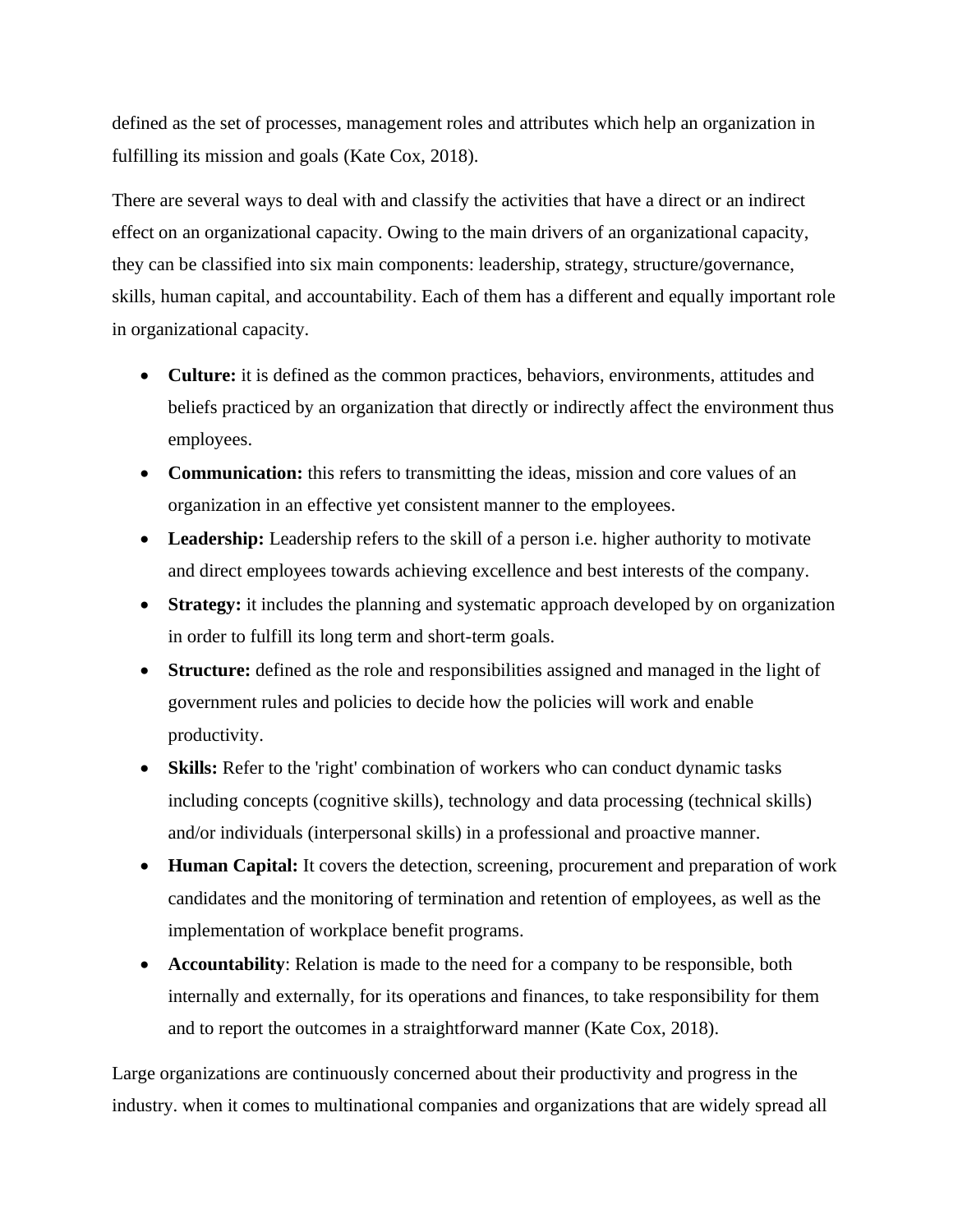over the world, the management and assessment becomes difficult. Since as an organization expands its operation the cultural, religious and even social diversity increases thus the complexity of management also increases. This can be addressed by the use of specific helpful assessment tools which have been repeatedly developed and modified to undermine the organizational capacity, identity the challenges thus make corrective measures to recover from them.

#### <span id="page-4-0"></span>Assessment of Organizational Capacity

Organizational assessment (OA) instruments, also known as Organizational Capacity Assessment Tools (OCATs), are developed to evaluate organizational capability and prepare organizational ability growth programs. Often, they are also used for tracking and evaluation (M&E) purposes. They are the most commonly used M&E method expressly built with capability creation in mind. when it comes to using on organizational assessment tools there are different ways in which they can be utilized to get the desired outcome. The first strategy is to identify how well an organization can perform when it comes to funds. Whether the organization will be a partner or a recipient of the funds. This helps in the identification of financial capacity of an organization. Secondly Organizational assessment tools can also be used to clearly identify the needs of an organization. Once they are known, organizations can bring about effective changes and plans to help achieve them. The third approach is to perform the operational appraisal at discrete intervals. So far as M&E is concerned, improvements in ratings will also be used to demonstrate how capability has improved within an enterprise. If required, these improvements can also be examined in order to determine whether or how often they are the result of a particular skill building operation (Intrac, 2017).

Even though there are several tools designed to assess the organizational capacity each one of them work around the same set of guidelines or more precisely a series of simple evaluation steps. These steps help in a systematic approach of identifying the problem, then bringing about clear and effective changes in the long and short term. The steps are proceeded as follows:

1. Capacity is divided into clear and discrete areas of interest. These discrete categories may be classified in more than several ways. A common practice is to divide them into 6 major portions as mentioned above. Each level refers to a different part of organizational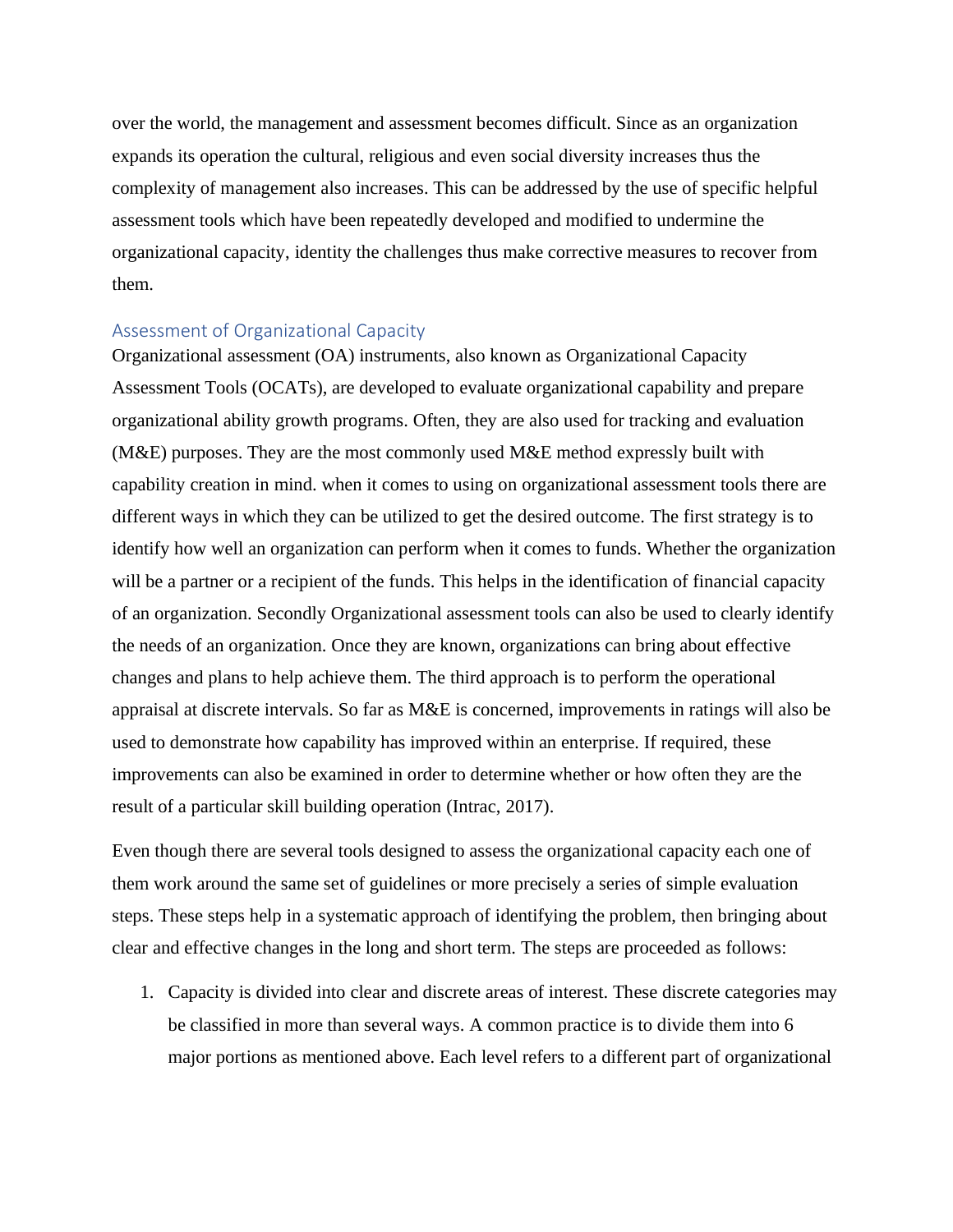capacity thus decision making and solution implementation becomes a lot more hassle free.

- 2. To have a clear scale, a rating system is developed. The rating system can be developed as per the organization's system of guidelines. Usually a scale of 1 to 10 is adapted where 10 denoting the highest capacity. Each number from 1 to 10 is assigned an explanation for the performance ability.
- 3. A process is decided to use to rate the different areas of capacity. There are several different possible rating capability systems in different fields. For example, groups may seek to find a consensus, or they can rank themselves with a hand-held or plurality vote. And in some cases, surveys are also involved as well as feedback and assessment from various stakeholders.
- 4. After ratings are achieved, useful methods to summarize and analyze the gathered results are developed. This is where the changes are brought about. Once the data is collected authentically, strategy developers and analysts come in action to bring about the positive required changes (Intrac, 2017).

All these practices involving assessment and relevant changes work as a major deciding factor in evaluating the organizational reputation. This organizational reputation helps determine the position and popularity of an organization. It helps in acquiring the right talent and expertise, when people realize that an organization is dedicated to improve and improvise its practices while keeping the best interest of company and employee in the minds, talented people will automatically come towards the reputed firm. According to a research by (Reptrak, 2016), 40% of the company's performance is referred to the non-financial factors linked with the corporate reputation. These non-financial factors included recommendations from financial experts, social success (doing well with expert scores of CSR and sustainability), advertising attention and public expectations. When these intangibles are good, they raise market value. The market is full of examples when companies got ruined just because of their reputation was damaged. Once a name is drowned, no matter the finances or the number of employees hired by it referring to the large size, the organization is bound to doom. To quote a few; the famous US Wells Fargo Bank got a fair reduction of 20% in its bank share price within the period of two years, after the bank was found to create millions of fake customer accounts in order to earn incentive commissions. This also led to a loss of job for 5000 hourly employees. Similarly, Volkswagen suffered a drop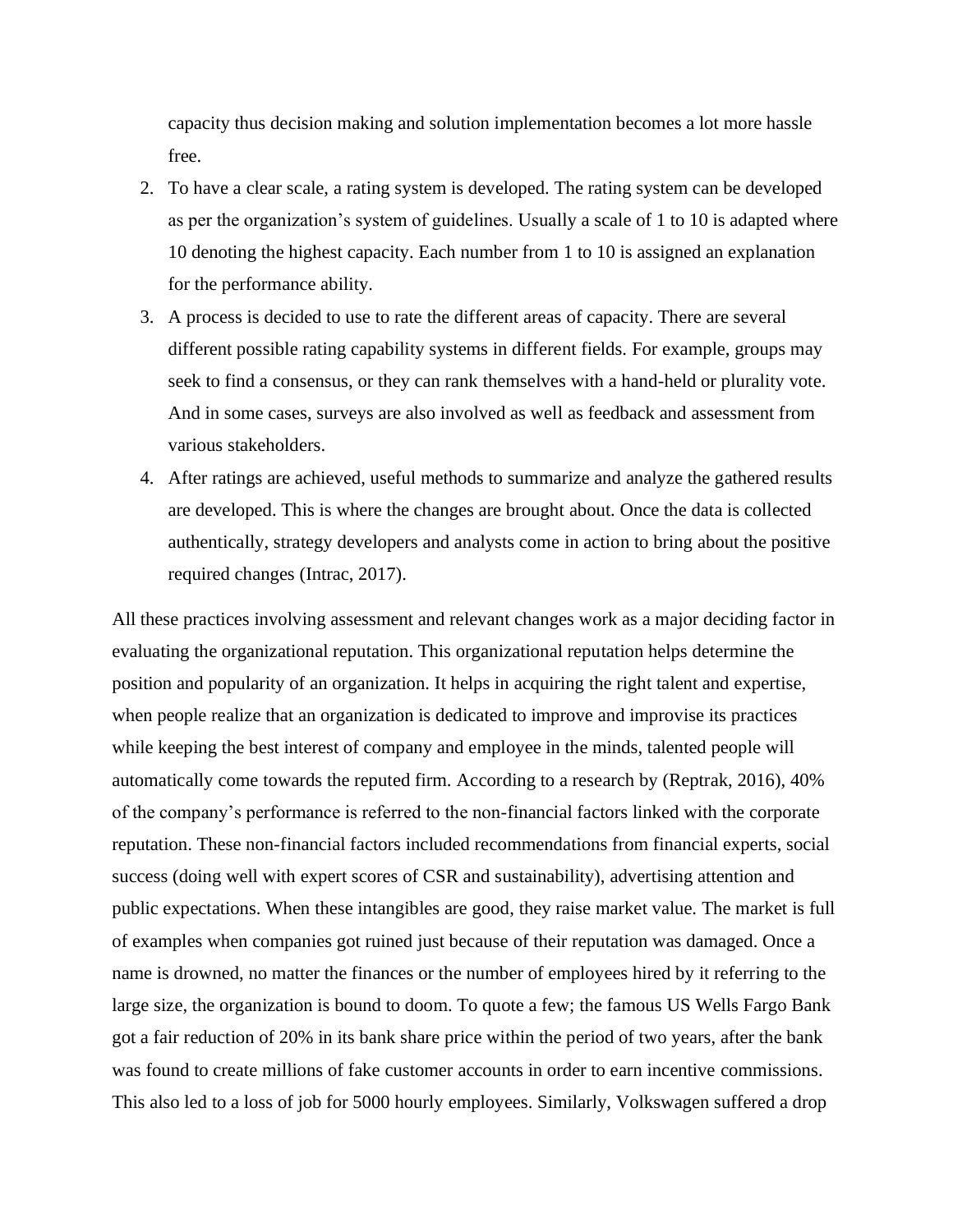of 5% in its revenue during the early 2016 with a substantial decrease in the market share of Europe, due to its diesel emission scandal which worried the customers. The company also had to lay off its 30,000 employees following the financial crisis (Harrison, n.d.).

# <span id="page-6-0"></span>Improving Organizational Capacity

In an Organization, the Human Resources department is responsible to bring about the positive changes in the company. All decisions, concerns and suggestions and issues are funneled up to the human resource departments. This is why HR is considered as the driving force of the companies' policies and decision making. The HR department is solely responsible for creating HR practices as well as HR activities. HR practices is what determines the organizational capacity. In simpler terms, HR activities cover the administrative processes of HR. These shape the basis and guidelines for handling the staff of the organization which will be aligned with the Executive Business Plan. These practices can further be narrowed down into:

- Identifying the goals and stating the objectives of the HR department
- Planning, planning and administration of the HR Department
- Evaluate the impact of programs
- Designing strategies to enhance the quality of the work atmosphere Skill growth and professional leadership
- Execute motivational campaigns
- Collaborating with administration on regular performance reviews
- Monitoring workplace promotion opportunities (Perucci, 2018).

All these activities can be performed using several tools and practices. For an organization to have a positive employer branding image and an effective productivity, they need to be vigilant in addressing the needs and requirements for a strong organizational capacity. Improving organizational capacity to its optimum value can act as the major revolutionary force driving a company towards success. Some common ways to address organizational capacity are explained below:

#### <span id="page-6-1"></span>Flexible Family Friendly Practices

It is a known fact that a person who feels appreciated will always do more than expected or assigned. This in turn is the birth of flexible family friendly practice in a work place. As the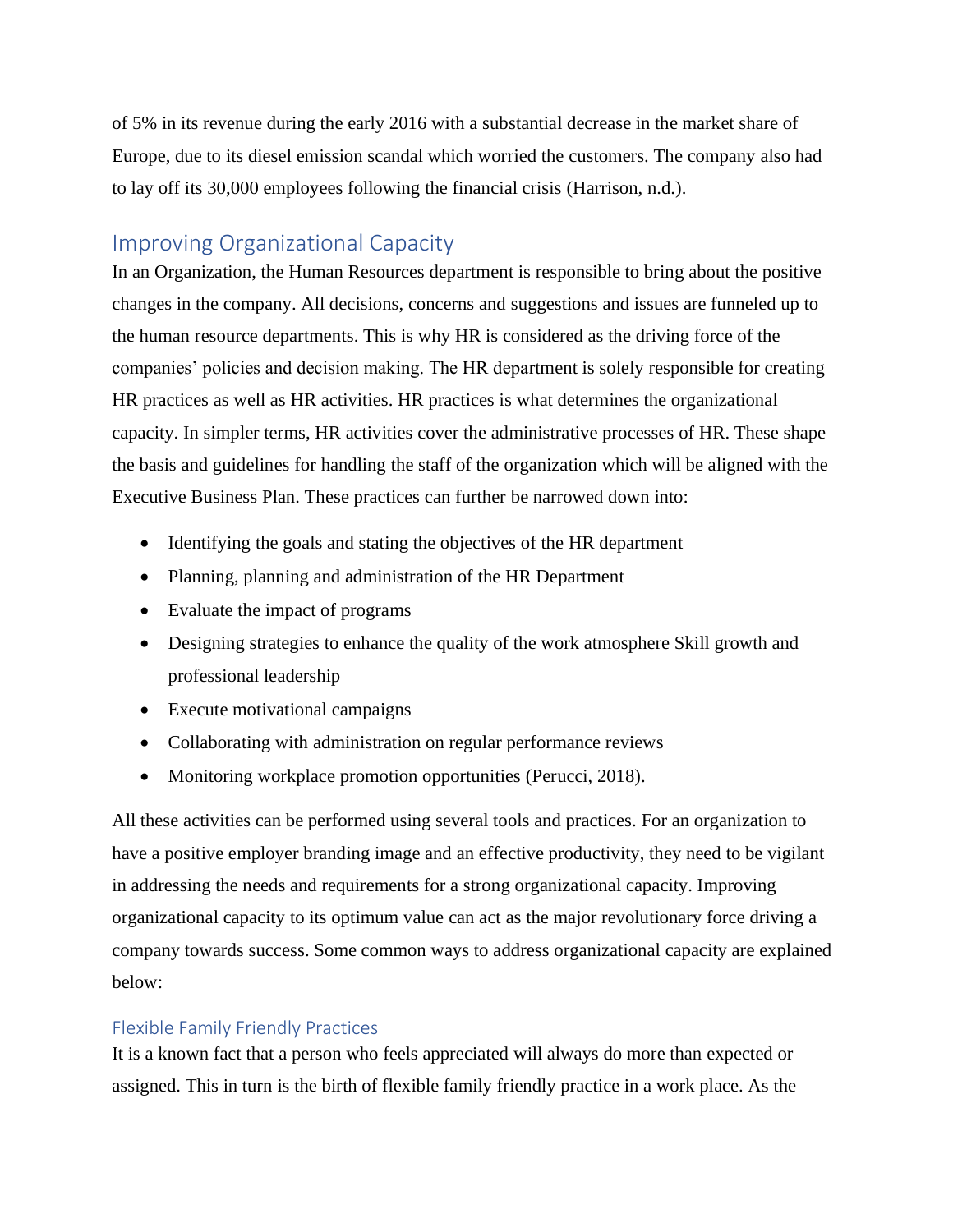name suggests both employer and employee need to understand their commitments, deadlines and criticality of the task but a major aspect is that the employee needs to feel trusted with the job rather than pressurized. In simpler terms, "Flexible employment is any agreement made by the boss and the employee to change their job schedule in location, time or duration" (Working, n.d.).

When it comes to provision of flexible family friendly practices employer practice them for various reasons. From the idea of providing ease the employee, to improve productivity, to ease them the pressure of dealing with rough times and conditions such as in cases of climatic issues or a pandemic or just because they identify that it is the right thing to do. Most of the time, excellent leaders understand the roles and responsibilities associated with each employee other than the office work, this encourages them to provide their hardworking employees an ease of mind. in other cases, the management staff might feel this opportunity to be exploited by employees, so they remove the idea od family friendly practices from the organization. Moreover, there are other factors than social and ethical issues which effect the allowance of family friendly practices:

- Organizational complexity, field and industry
- Task form and scheduling structure
- Enhanced technologies for homework / teleworking
- Presence of enablers / barriers for work-life harmony in a company
- Work culture (Baldauf, 2019).

Flexible Family working can be of several types and based on the size of organization the policy divisions and requirements may substantially vary. Some common types include:

- **Job Sharing:** A single job is divided amongst two employees such as shift timings
- **Working Remotely:** this refers to work from home or any other remote areas other than the office.
- **Part time:** allowing employees to work less than full time hours.
- **Compressed hours:** Working full time hours but over fewer days.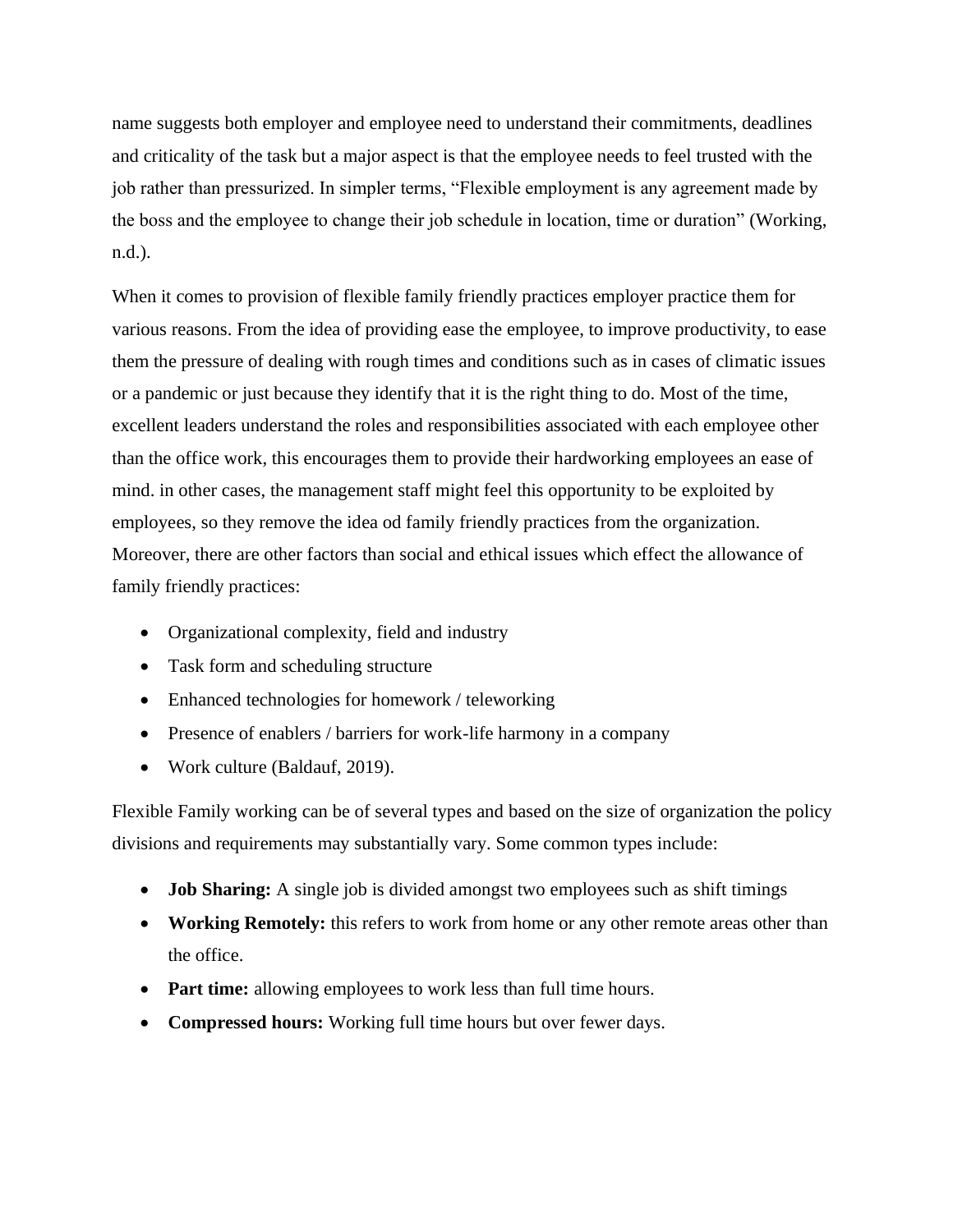**Phased retirement:** The mandatory retirement age has been phased out so older employees can choose when to retire. This ensures that they will their hours and work part time (Working, n.d.).

#### <span id="page-8-0"></span>Effective Supervision

A successful leader is the one with an excellent supervision skill. An often-ignored fact is that a supervisor plays the most important role in determining the future of a company as well as the productivity of employees. As mentioned above one of the major challenges faced by a company which acts as a hinderance towards the organizational capacity is unclear communication and implementation of rules. Supervisors are responsible to tackle with these two challenges all times. Effective supervision involves addressing the respective concerns of the employees while pushing them to do better and more every single day. This is only achieved with the help of motivating and understanding stance rather than a tough one. This does not mean that a supervisor should be extremely resilient when it comes to company's affairs but he or she should be willing to communicate consistently as well as take recommendations and address issues of the sub-ordinates (M).

Supervisors are the members of a squad. They play a very critical part in the running of the organization. Their thought and behavior must be careful and controlled. They need to think in a systemic way. They are obligated to embrace the burden of seeing it work for the sake of the company. Supervisors need to get an understanding of the multiple influences at play in their areas of power, and from this insight, they need to grow an invaluable versatility. This helps them to do the right things at the right time with whatever situation they face (Satyendra, 2016).

#### <span id="page-8-1"></span>Delivering Promises

Promises are what make an employee choose a company in the first place and the very same thing helps in determining the future of the employee in the company. This fulfillment of promises is only possible with an effective organizational capacity, as managers and planners work on creating strategies that will convert the promises into actions. Employees feel valued when a company is focusing on their well being rather than just vouching for productivity and profits. This also keeps the employees interested and feel appreciated for a longer period of time. More often than not companies fail because they experience a lot of hostility from employees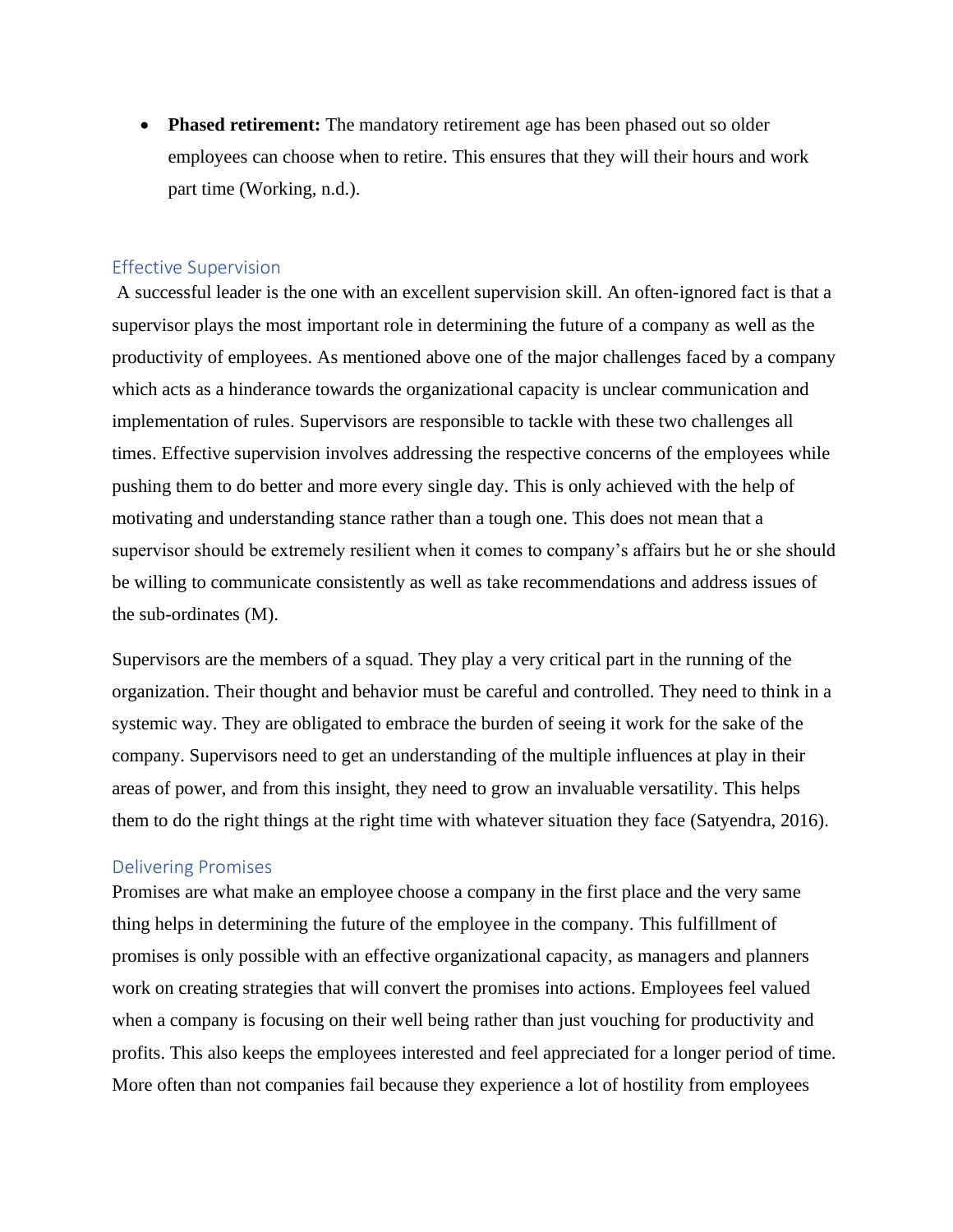resulting from unkept promises and unvalued personal interests. Some of the vexing problems facing leaders — improperly executed policies, lack of corporate resilience, disengaged workers, and so on — are triggered by abandoned or badly designed commitments. Executives can solve any of their most difficult challenges in the near run and promote long-term efficient, stable workers by implementing what we call "promise-based management" (Spinosa, 2007).

## <span id="page-9-0"></span>**Conclusion**

Capacity growth is required to create and sustain the capacity of individuals, organizations and communities to handle their risks and unforeseen circumstances effectively on their own. It refers to a proactive approach and preventive measures with the help of tools and effective planning. Organizational capacity will determine the future of an organization. This needs not only preparation and specialist technical support, but also improving the capacity of communities and individuals to identify and mitigate risks in their localities. External platforms for policy consultation, collaboration and relationship growth for DRRs, such as the Global and Regional DRR Platforms, and related external and regional and national cooperation forums, have been influential in the implementation of policies and approaches and the promotion of expertise and shared learning. However, there are always challenges when focusing on creating ideas that will help an organization pass through the tough times. These challenges are easy to tackle when divided in discrete steps and each one handled separately. By concerted measures to enhance oversight and assessment, to ensure that projects are focused on the needs and leadership of local implementation entities, and to expand the availability of resources and solutions, the full value of capacity building can be properly understood and used. Capacity building should shift beyond being used simply as a mechanism to be recognized as important objective as well.